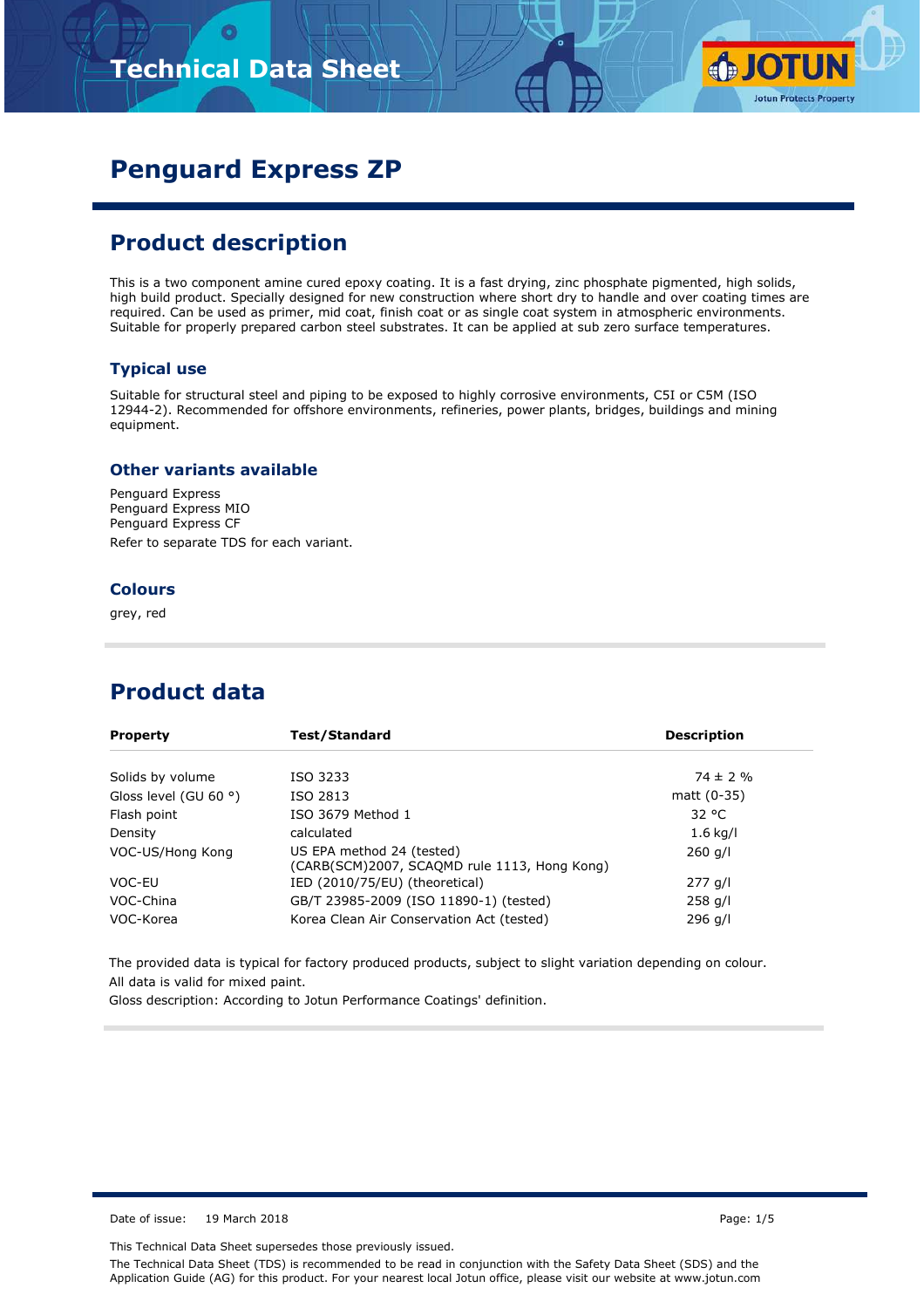

### **Film thickness per coat**

#### **Typical recommended specification range**

| Dry film thickness         |  | 75 - 250 um    |                             |
|----------------------------|--|----------------|-----------------------------|
| Wet film thickness         |  | $100 - 340$ um |                             |
| Theoretical spreading rate |  |                | $9.9 - 3$ m <sup>2</sup> /l |

# **Surface preparation**

To secure lasting adhesion to the subsequent product all surfaces shall be clean, dry and free from any contamination.

#### **Surface preparation summary table**

|                   |                                                                    | <b>Surface preparation</b>                                                                          |  |  |
|-------------------|--------------------------------------------------------------------|-----------------------------------------------------------------------------------------------------|--|--|
| <b>Substrate</b>  | Minimum                                                            | Recommended                                                                                         |  |  |
| Carbon steel      | St 2 (ISO 8501-1)                                                  | Sa 2½ (ISO 8501-1)                                                                                  |  |  |
| Shop primed steel | Dry, clean and approved inorganic<br>zinc shopprimer.              | Abrasive swept or alternatively<br>blasted to Sa 2 (ISO 8501-1) of at<br>least 70 % of the surface. |  |  |
| Coated surfaces   | Clean, dry and undamaged compatible<br>coating (ISO 12944-4 6.1.4) | Clean, dry and undamaged compatible<br>coating (ISO 12944-4 6.1.4)                                  |  |  |

Optimum performance, including adhesion, corrosion protection, heat resistance and chemical resistance is achieved with recommended surface preparation.

## **Application**

#### **Application methods**

The product can be applied by

Spray: Use airless spray.

Brush: Recommended for stripe coating and small areas. Care must be taken to achieve the specified dry film thickness.

#### **Product mixing ratio (by volume)**

| Penguard Express ZP Comp A | 4 part(s)    |
|----------------------------|--------------|
| Penguard Express Comp B    | 1 part $(s)$ |

Date of issue: 19 March 2018 **Page: 2/5** Page: 2/5

This Technical Data Sheet supersedes those previously issued.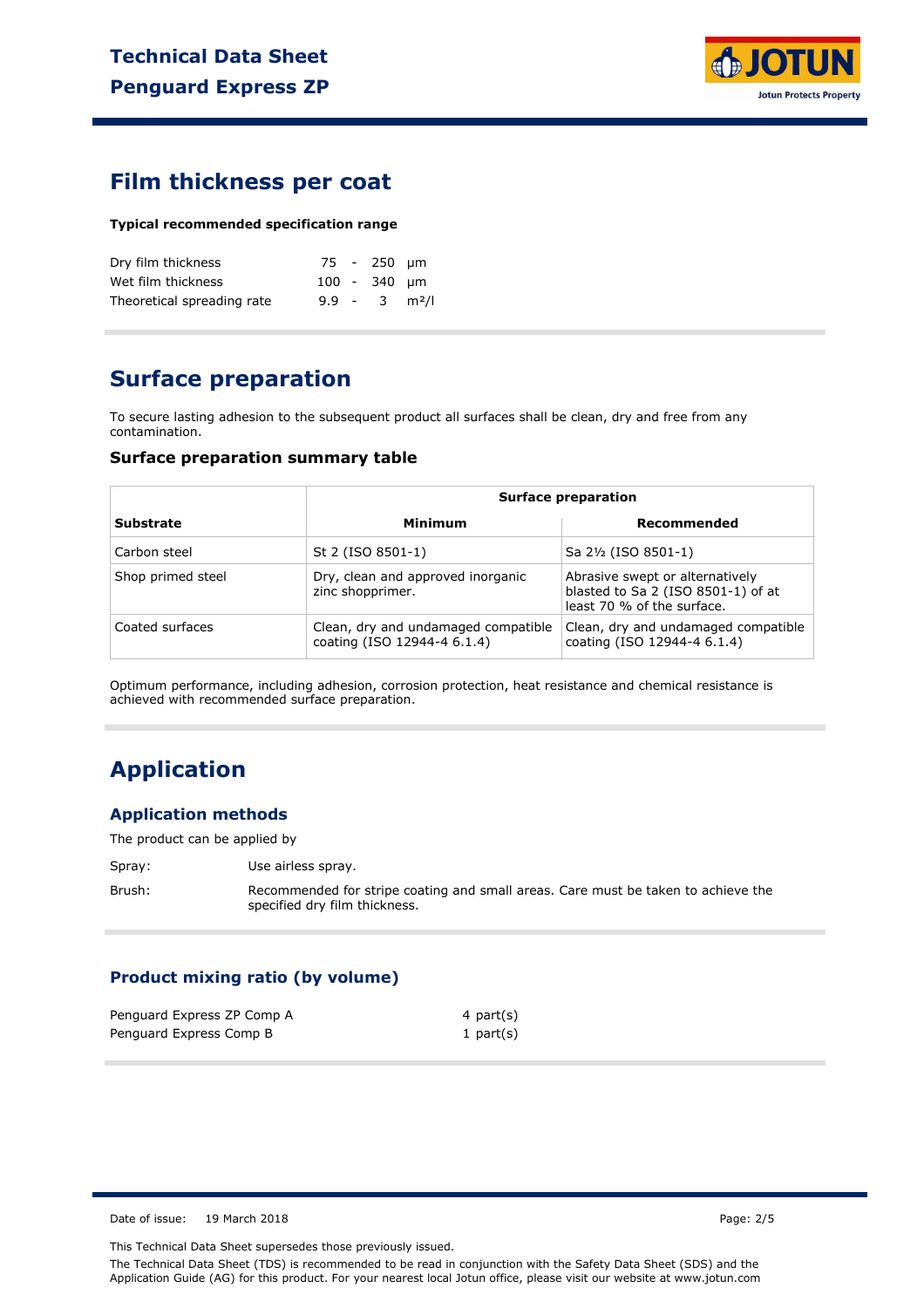

#### **Thinner/Cleaning solvent**

Thinner: Jotun Thinner No. 17

#### **Guiding data for airless spray**

| Nozzle tip (inch/1000):       | $13 - 23$        |
|-------------------------------|------------------|
| Pressure at nozzle (minimum): | 150 bar/2100 psi |

## **Drying and Curing time**

| Substrate temperature     |      |        |      | $-5 °C$ 0 °C 5 °C 10 °C 23 °C 40 °C |     |            |  |
|---------------------------|------|--------|------|-------------------------------------|-----|------------|--|
| Surface (touch) dry       | 16 h |        |      | 11h 4h 2h                           |     | 1 h 30 min |  |
| Walk-on-dry               | 38 h | - 24 h | 10 h | 6 h                                 | 3 h | 2 h        |  |
| Dry to over coat, minimum | 24 h | 14 h   | 8 h  | 4 h                                 | 2 h |            |  |
| Dried/cured for service   |      | 21 d   | 13 d | 8 d                                 | 4 d | 3 d        |  |

For maximum overcoating intervals, refer to the Application Guide (AG) for this product.

Drying and curing times are determined under controlled temperatures and relative humidity below 85 %, and at average of the DFT range for the product.

Surface (touch) dry: The state of drying when slight pressure with a finger does not leave an imprint or reveal tackiness.

Walk-on-dry: Minimum time before the coating can tolerate normal foot traffic without permanent marks, imprints or other physical damage.

Dry to over coat, minimum: The recommended shortest time before the next coat can be applied.

Dried/cured for service: Minimum time before the coating can be permanently exposed to the intended environment/medium.

### **Induction time and Pot life**

| <b>Paint temperature</b> | 23 °C |
|--------------------------|-------|
| Pot life                 |       |

## **Heat resistance**

|                  | Temperature |        |  |
|------------------|-------------|--------|--|
|                  | Continuous  | Peak   |  |
| Dry, atmospheric | 120 °C      | 140 °C |  |

Peak temperature duration max. 1 hour.

Date of issue: 19 March 2018 **Page: 3/5** Page: 3/5

This Technical Data Sheet supersedes those previously issued.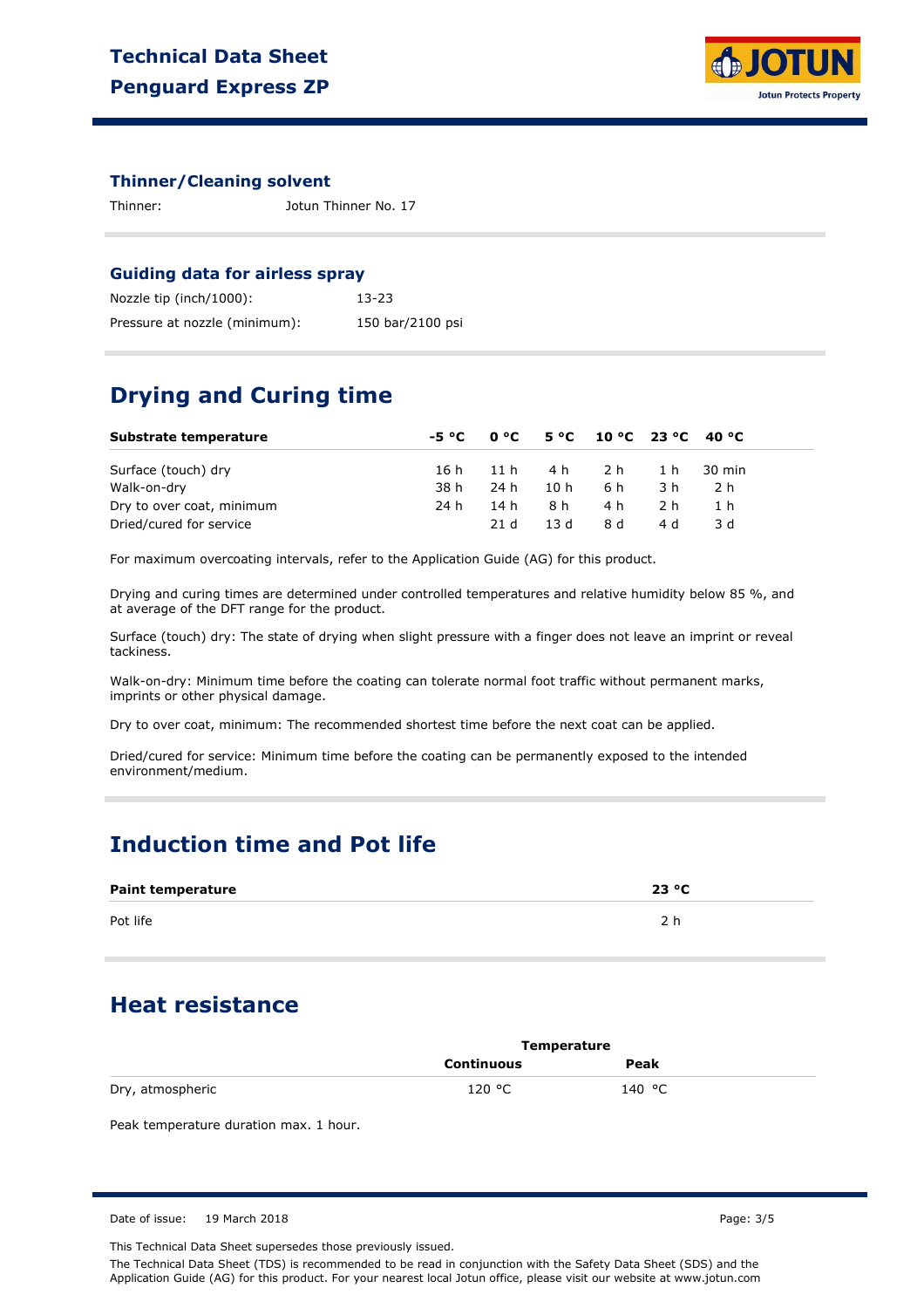## **Technical Data Sheet Penguard Express ZP**



The temperatures listed relate to retention of protective properties. Aesthetic properties may suffer at these temperatures.

## **Product compatibility**

Depending on the actual exposure of the coating system, various primers and topcoats can be used in combination with this product. Some examples are shown below. Contact Jotun for specific system recommendation.

Previous coat: Subsequent coat: inorganic zinc silicate shop primer, epoxy, epoxy mastic, zinc epoxy, zinc silicate, organic shop primer acrylic, epoxy, polyurethane, polysiloxane

# **Packaging (typical)**

|                            | Volume   | <b>Size of containers</b> |  |  |
|----------------------------|----------|---------------------------|--|--|
|                            | (litres) | (litres)                  |  |  |
| Penguard Express ZP Comp A | 4/16     | 5/20                      |  |  |
| Penguard Express Comp B    | 1/4      | 1/5                       |  |  |

The volume stated is for factory made colours. Note that local variants in pack size and filled volumes can vary due to local regulations.

## **Storage**

The product must be stored in accordance with national regulations. Keep the containers in a dry, cool, well ventilated space and away from sources of heat and ignition. Containers must be kept tightly closed. Handle with care.

#### **Shelf life at 23 °C**

Penguard Express ZP Comp A Penguard Express Comp B

24 month(s) 24 month(s)

In some markets commercial shelf life can be dictated shorter by local legislation. The above is minimum shelf life, thereafter the paint quality is subject to re-inspection.

### **Caution**

This product is for professional use only. The applicators and operators shall be trained, experienced and have the capability and equipment to mix/stir and apply the coatings correctly and according to Jotun's technical documentation. Applicators and operators shall use appropriate personal protection equipment when using this product. This guideline is given based on the current knowledge of the product. Any suggested deviation to suit the site conditions shall be forwarded to the responsible Jotun representative for approval before commencing the work.

## **Health and safety**

Date of issue: 19 March 2018 Page: 4/5

This Technical Data Sheet supersedes those previously issued.